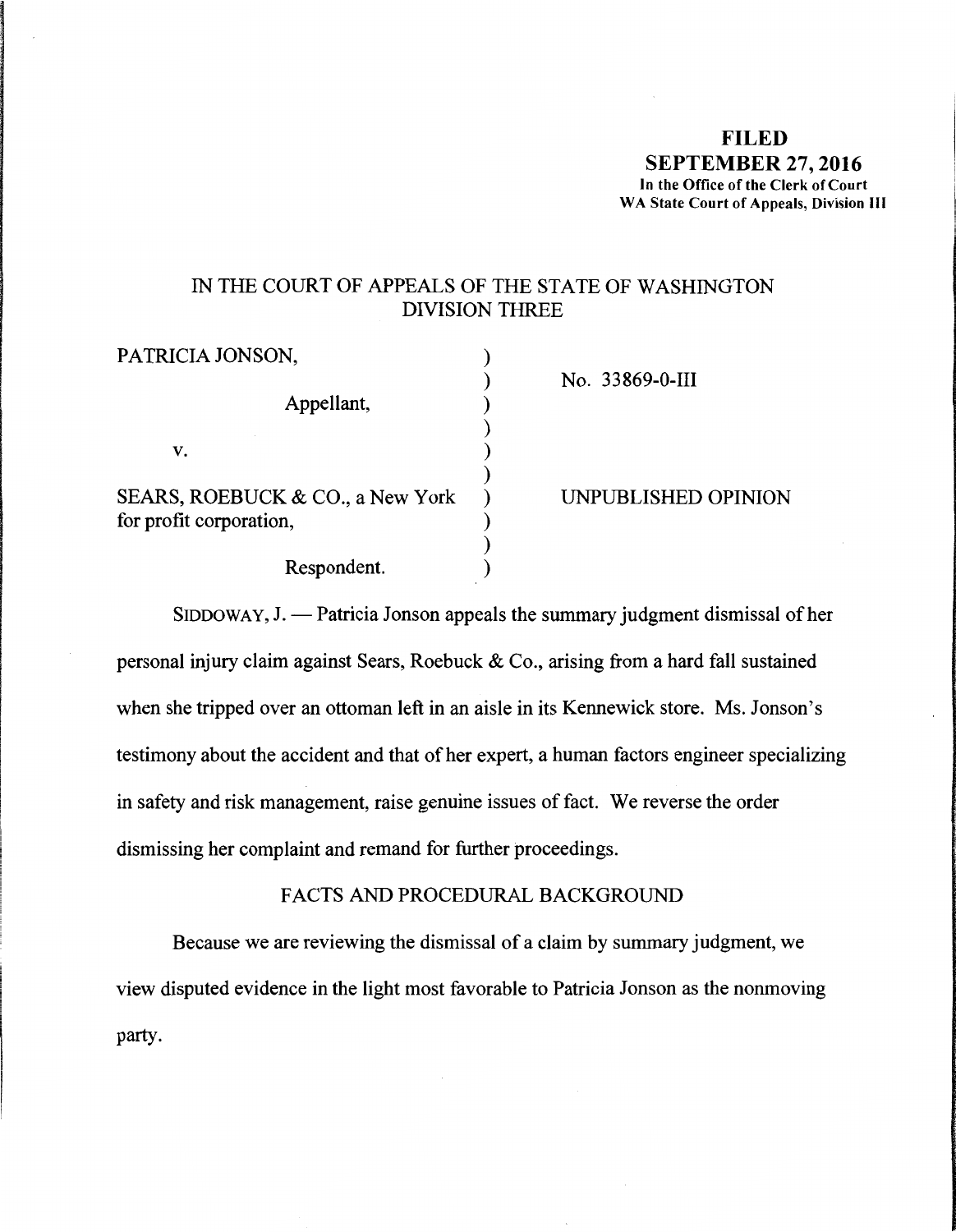On the morning of January 10, 2012, 75-year-old Patricia Jonson traveled to the Sears store in Kennewick to look at **IV**Comfort-brand shoes she had seen advertised in the morning's paper. She was familiar with where the shoe department was located in the store and on entering, walked down aisles in that direction. Upon reaching the shoe department, she saw an **"l'IComfort"** banner hung above merchandise and continued down the aisle where it was located.

In response to an interrogatory posed by Sears, Ms. Jonson described what happened next:

I did not look downward into that aisle. Both sides of the aisle had some sort of store cupboards or such on them. This was a side aisle, compared to a main aisle, in my estimation, but was intended for customer use. I had only taken a few steps into this aisle, my eyes still focused on my final destination, when I saw out of the left peripheral a swift glance at something blocking the aisle. I had no time to stop my progress, other than the thought ran through my mind, that I was going to fall.

Clerk's Papers (CP) at 25. The object blocking the aisle turned out to be an ottoman, later reported by Sears to be 14" wide, 28" long, and 18" high.

As she fell, Ms. Jonson reached out to brace herself, grabbing the ottoman. As she hit the floor, it rolled over with her. She came to rest against a cabinet on the side of the aisle, her legs tangled in the ottoman. She was stunned. A man helped her up and took her to the area of the shoe department where there were chairs, so she could sit.

After she sat down, a female employee came out from an employee area and asked her if she needed assistance. Ms. Jonson responded that she had fallen and needed a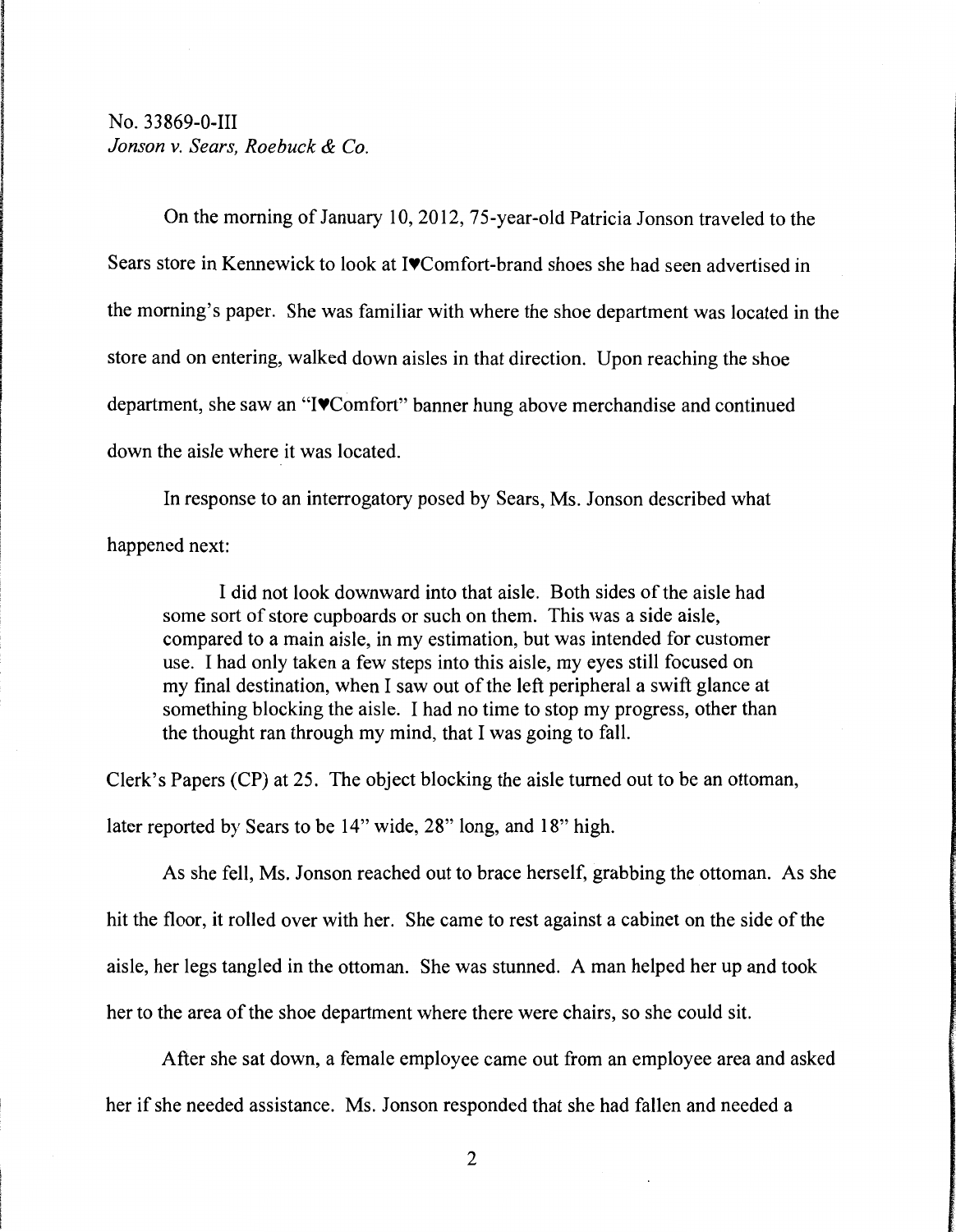moment to collect herself. When Ms. Jonson was ready, the employee helped her try on a pair of the !¥Comfort shoes, but Ms. Jonson chose not to buy them. She then went home.

Ms. Jonson had hit her "right shoulder, hip, elbow, knee, ankle, hand, and also the right side of [her] head" in the fall. CP at 25. She had her glasses on, and they cut her ear but did not break. Upon arriving at home she "wasn't feeling good," "felt shook up," and her "head was really hurting ... a lot," so she went to bed. CP at 40-41.

The next day, Ms. Jonson "felt much, much worse":

I felt so rotten, I didn't want to go out. I just wanted to stay home. I took a lot of Tylenol, you know. And by then, all the bruising started and all that kind of thing. So I kept ice on that.

CP at 41. Among other bruising, she had a black eye. She did not seek urgent care because she already had a regular physical exam scheduled for January 12.

Ms. Jonson called Sears at the opening of business on the morning of January 12 to speak with a manager about her fall and her concern about the safety of others. She spoke with the assistant manager of the Kennewick store, Ryan Seaver.

Later that morning, she went to see her doctor, Michael J. Pattillo, M.D., and told him about her fall. His dictation and report includes his notation at the outset of her history, "She fell 2 days ago. She wasn't watching where she was going. No head trauma. Still has bruising." CP at 45. Dr. Pattillo did not personally give her a referral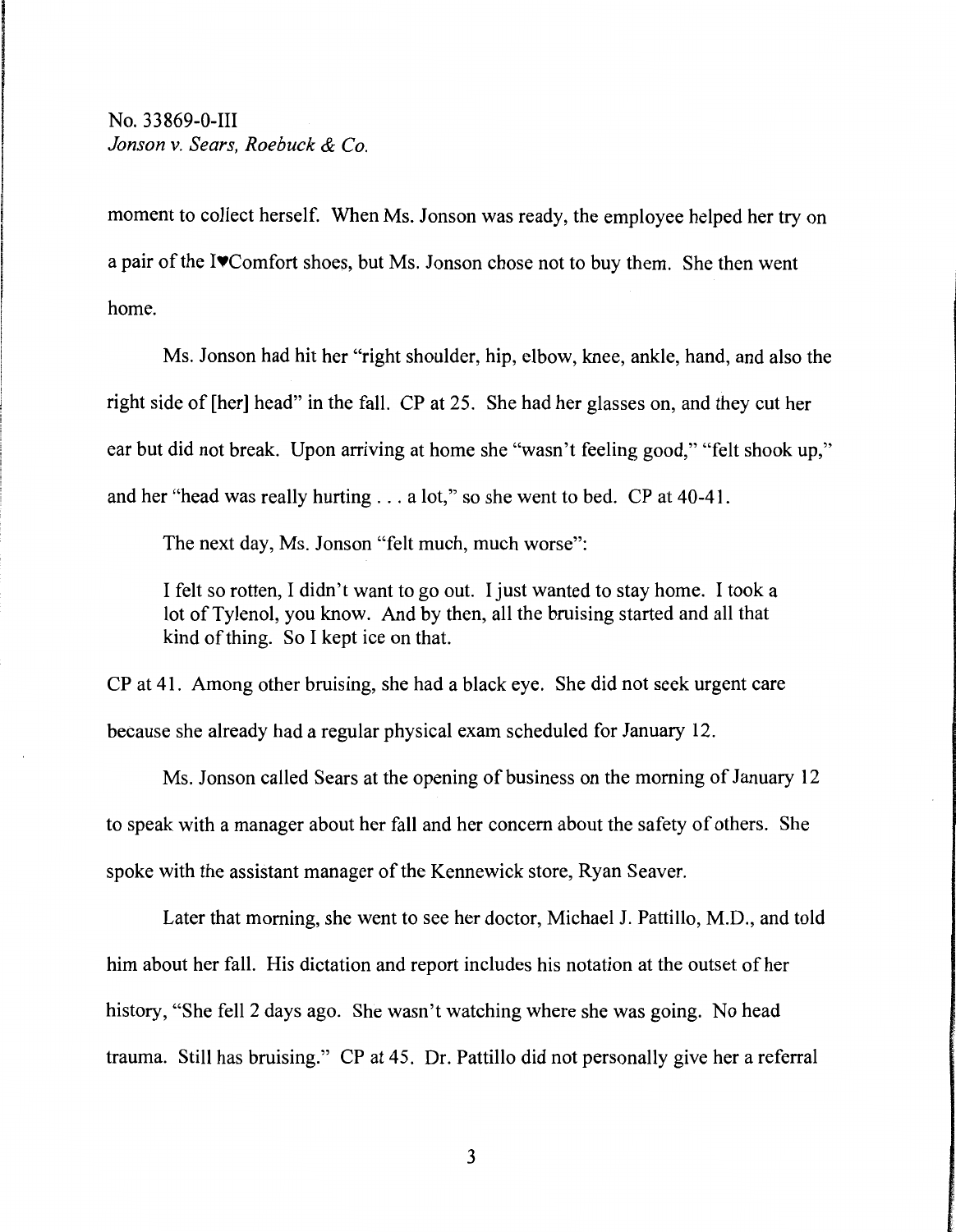for physical therapy because, according to Ms. Jonson, "[h]e was sending me on, which I knew he would do, to another doctor." CP at 43.

Ms. Jonson sued Sears for negligence, alleging the ottoman blocking its aisle presented an unreasonable risk of harm to its business invitees and Sears should have expected that invitees would not discover or protect themselves from an obstruction existing below eye level. In response to discovery, she claims to have suffered not only the original trauma but to have continuing pain in her right knee; increased pain in her arthritic right wrist and thumb; neck stiffness and pain that requires occasional steroid injections and physical therapy; nystagmus; $<sup>1</sup>$  and balance problems, dizziness, and lost</sup> stamina and strength. She claims approximately \$15,000 in medical expenses, the largest items of expense being associated with physical therapy, and seeks general damages.

Following the conduct of discovery, Sears moved for summary judgment, arguing that "[a]n ottoman is not a dangerous condition"; that even if dangerous or hazardous, the ottoman was "completely open and obvious"; that Ms. Jonson had failed to show that Sears knew an ottoman in the aisle was dangerous; and that Ms. Jonson had not shown that it knew the ottoman had been moved into an unsafe position. CP at 8.

In opposition to the motion for summary judgment, Ms. Jonson submitted her own declaration and Sears' responses to discovery. In answering discovery seeking Sears'

<sup>1</sup>A vision disorder, one cause of which is injury to the head. *See*  http://www.aao.org/eye-health/diseases/nystagmus-cause (last visited Sept. 14, 2016).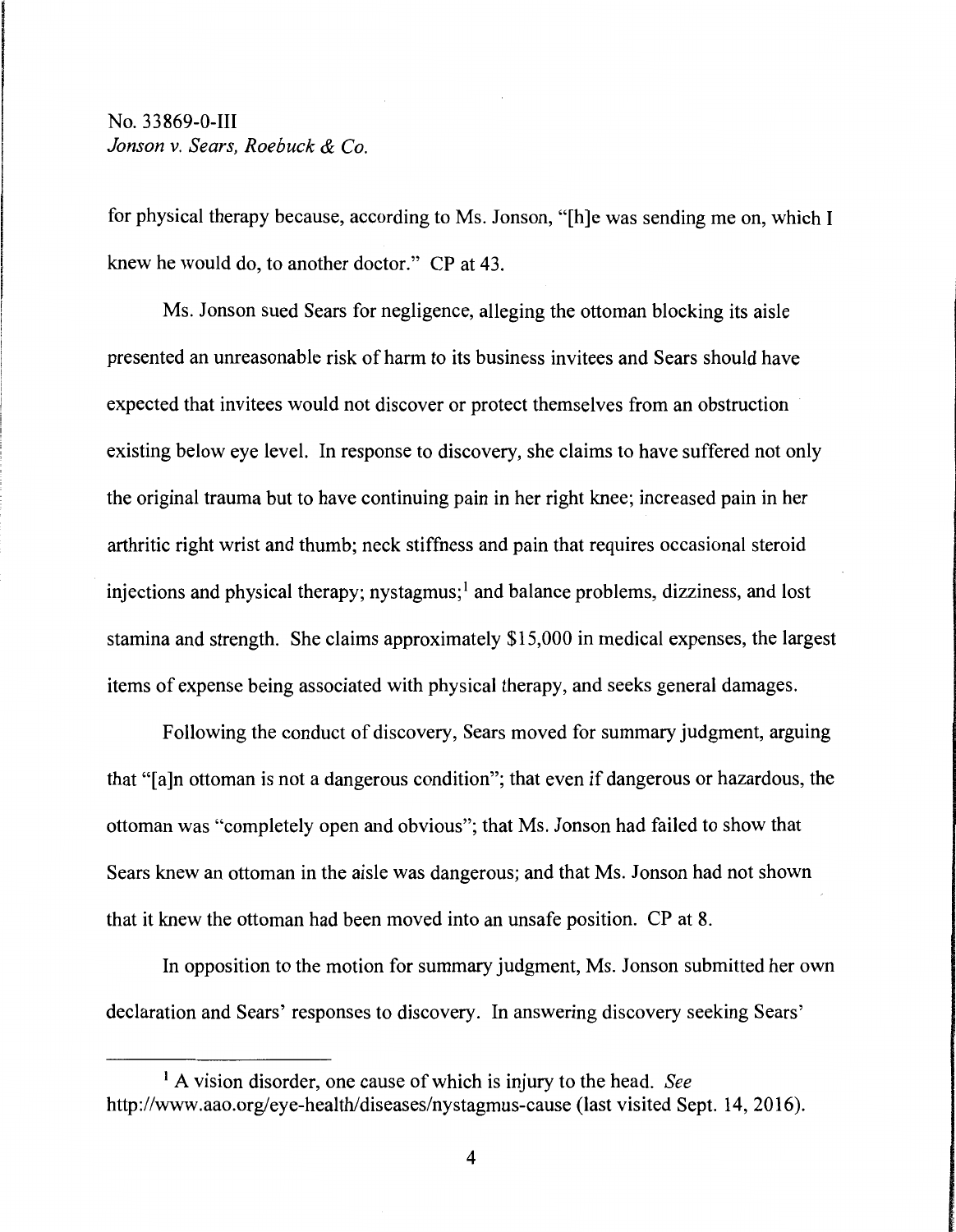policies related to "clearing shopping aisles," "periodic inspections required during the course of the day to ensure there are no obstructions in any of the shopping aisles," or "inspection of aisles for obstructions prior to the opening of the store at the commencement of a business day," the only policy identified by Sears stated:

Responsibility for maintenance and inspection of the premises is shared by store management, loss control and floor associates, with management and loss control associates responsible for the entire store premises and floor associates responsible for the department in which they are working. The premises occupied are inspected prior to opening and during public hours, inspected on an on-going basis by store management, lost [sic] control and floor associates.

CP at 62-64 (Interrogatories 4 through 6). In response to Ms. Jonson's request for "any

logs, journals, or other periodic inspection reports related to aisle obstructions for January

10, 2012, in or around the department where Ms. Jonson suffered her injury," Sears

answered, "Inspections are not timed, recorded, or scheduled." CP at 64.

Ms. Jonson also submitted electronic mail that Mr. Seaver sent to another

individual after receiving Ms. Jonson's call on January 12. It stated:

I was notified by customer Pat Jonson on Thursday 1/12/12 at approximatly [sic] 9am that she was victim of a slip and fall in the shoe department on Tuesday 1/10/12. She claimed to be quite badly injured and was going to need medical treatment. I asked Ms. Jonson if she notified anyone of her incident and she claims she did. She claims to have told an associate in the shoe department, but insists that she does not want to get that person in trouble.

She also claims that she wants to have the item that she tripped on removed /repaired/replaced but declined to tell me what it was because she just wanted to "send me a report[.]" I informed Ms. Jonson that there was a process that we needed to follow in these situations and that would involve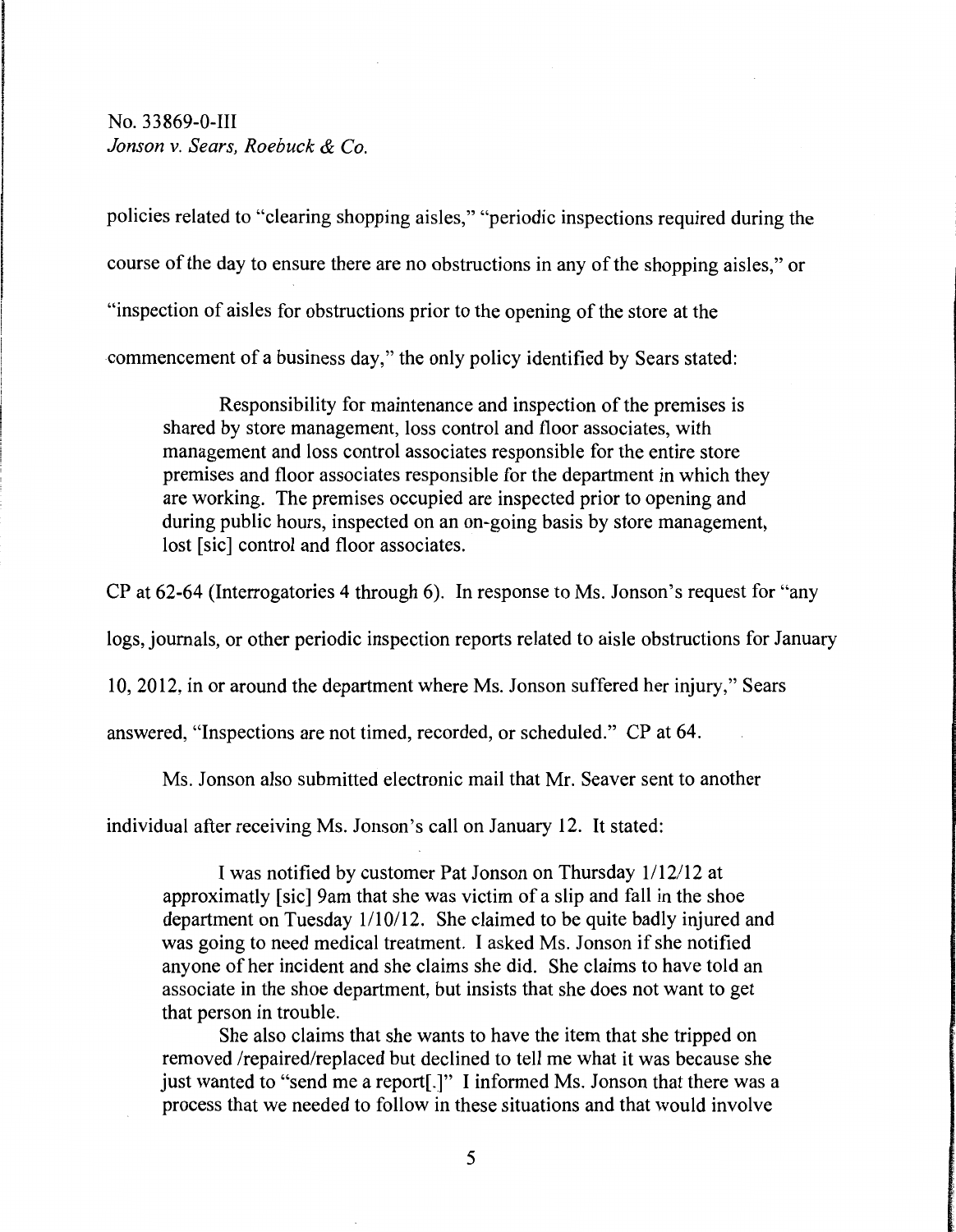her filling out an accident report and include any witnesses to the accident and her description of how it happened. She offered to type something up and I told her that we would be in touch with a copy of our accident report for her to fill out.

CP at 69.

Finally, and most importantly for purposes of this appeal, Ms. Jonson filed a declaration and report of Joellen Gill, a human factors engineering consultant specializing in safety and risk management together with color photographs of the ottoman that had been provided to Ms. Gill. Ms. Gill's curriculum vitae reflect a relevant educational history, numerous academic honors, relevant professional certifications, and over 20 years' experience as a human factors engineering consultant.

Ms. Gill's curriculum vitae and report reflect familiarity with industry practices, disclosing that she had "reviewed dozens of safety plans for retail stores" and was "quite familiar with the risk management practices of a wide variety of retail and governmental enterprises, including commercial, business, and retail establishments." CP at 79, 81.

They disclose her sources of information on Ms. Jonson's fall. Ms. Gill's declaration states she reviewed Ms. Jonson's deposition, the photographs of the ottoman, and Sears' diagram of its floor plan. It is clear from the report itself that she also reviewed Sears' discovery responses. *See* CP at 82 ("It is clear from Sears' Discovery Responses . . .").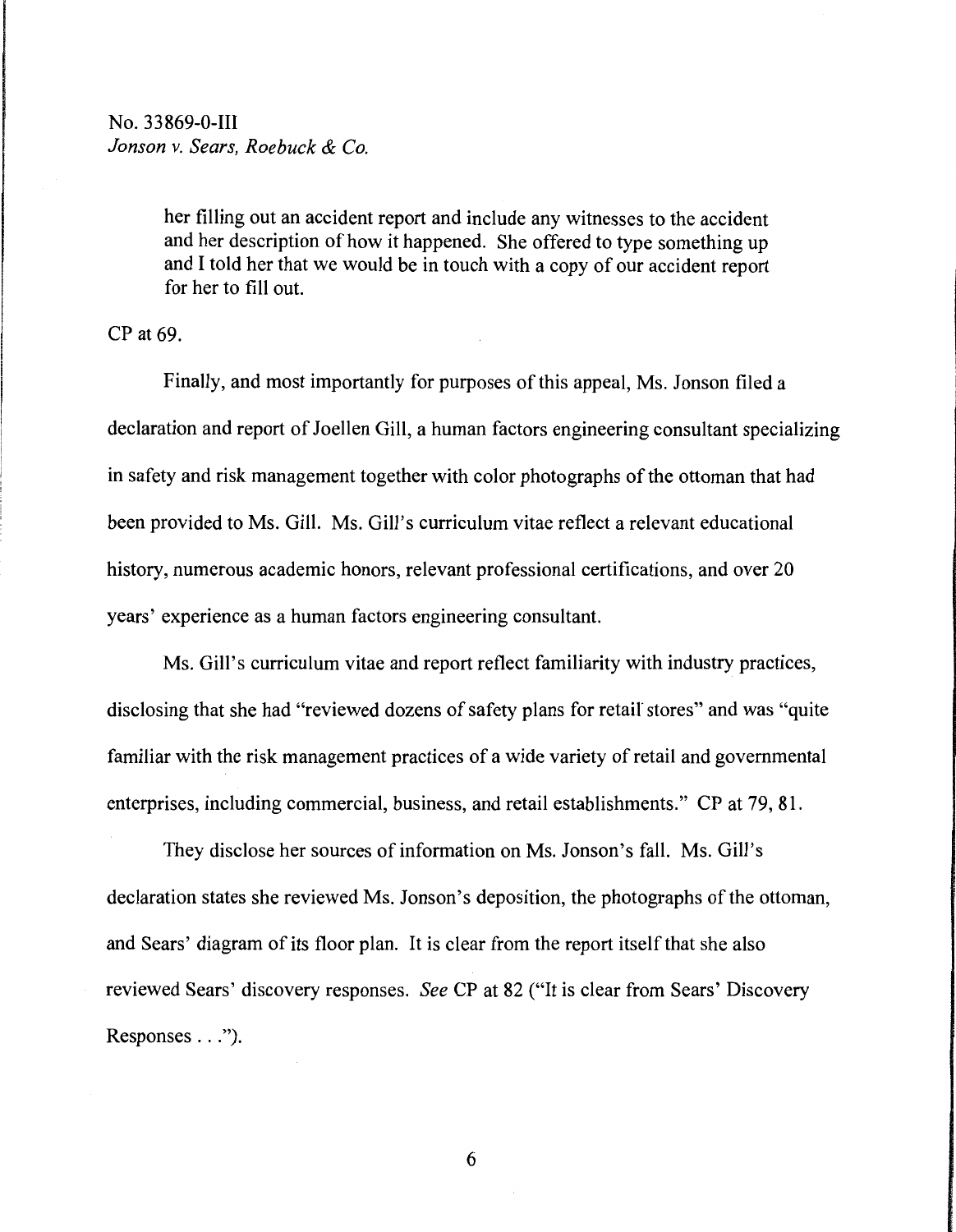Ms. Gill's report provides information on typical human behavior relevant to the

fall and its foreseeability:

As people walk through their environment they typically do not look at the ground in the immediate vicinity of their feet. Rather, they look out at the "horizon", usually 25 feet or more ahead, and use visual cues for gross navigation. They usually rely on kinesthetic<sup>2</sup> and proprioceptive<sup>3</sup> cues to actually interact with the surface on which they are walking. This tendency is exacerbated in a retail setting with displays designed to capture the attention of the shopper.

CP at 78. Noting that Ms. Jonson had been looking up at an overhead banner as she

walked down the store aisle, Ms. Gill explained:

When focusing our gaze out in front of us (i.e. or above us as in this case), our visual acuity rapidly degrades as we depart from the horizontal visual angle to the point where at a mere 20 degrees (i.e. 3 clicks of a second hand) we are considered legally blind.

CP at 78-79.

Ms. Gill acknowledged that "While we do engage in rapid eye scans (i.e. called saccade) in our environment as we move about, we are searching for areas of information or features of the environment that may have some importance to us." CP at 79. She expressed the opinion that the ottoman was unlikely to be detected by a shopper whose focus was elsewhere, reasoning, "Our eyes are naturally drawn to areas of information:

<sup>&</sup>lt;sup>2</sup> "[O]f or relating to bodily reaction or motor memory." WEBSTER'S THIRD NEW **INTERNATIONAL DICTIONARY 1244 (1993).** 

<sup>3 &</sup>quot;[A]ctivated by, relating to, or being stimuli produced within the organism." *Id.*  at 1819.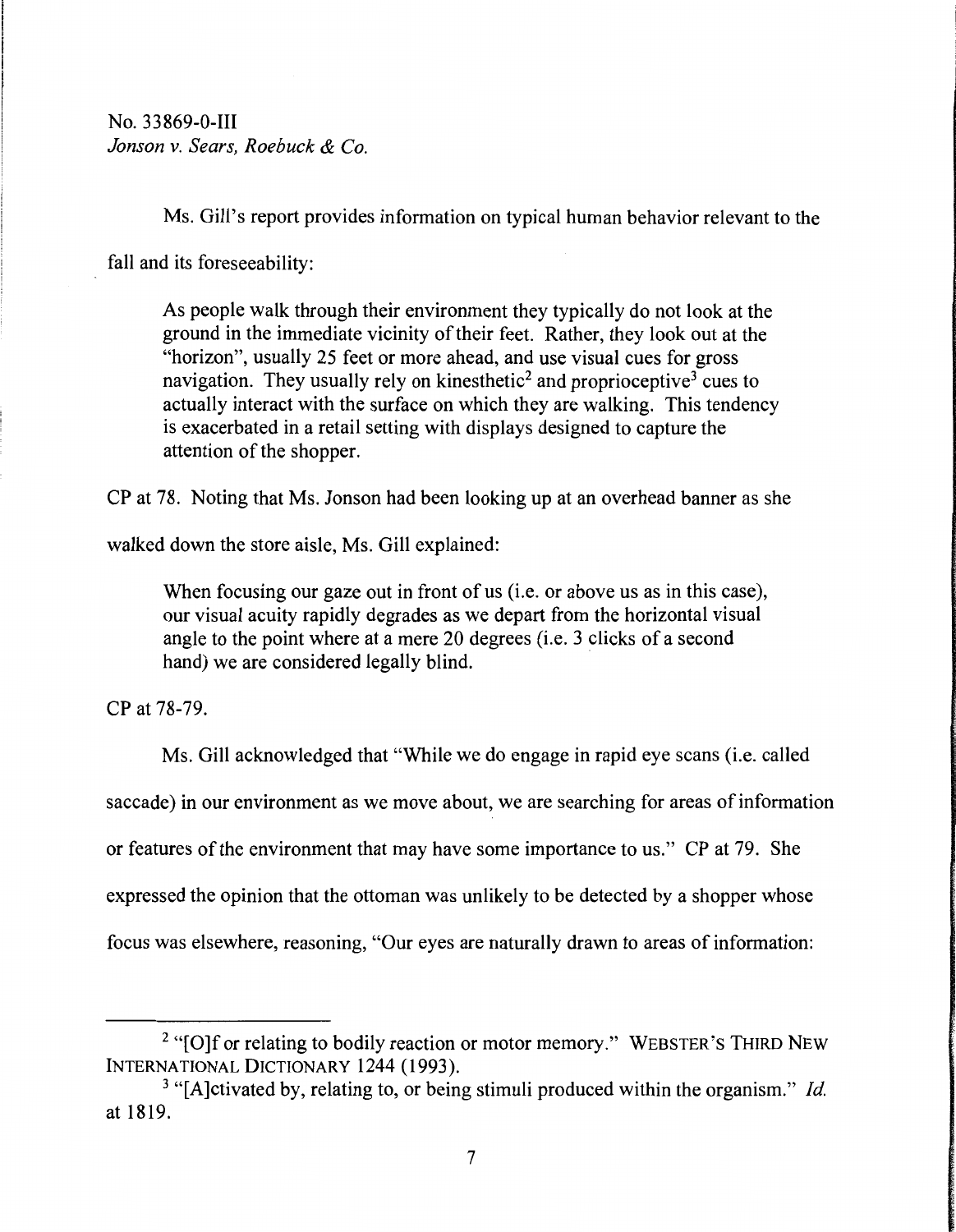motion, blinking lights light contrast, color contrast[, y ]et the subject ottoman was void of any such attributes." *Id.* The color photograph of the ottoman reveals that the color of its cover was almost identical to the color of the carpet in the shoe department.

As evidence that retail stores recognize the hazard posed by low-level obstructions, she pointed to her experience in reviewing retail safety plans, stating that

retail stores

consistently prohibit items on the sales floor less than 24 inches in height and in some cases less than 36 inches in height. For example the standard safety cone is transitioning from 24 inches tall to 36 inches tall. The reason for these precautions is the recognition that typical shoppers will fail to detect such a hazard in their peripheral vision when shopping in a retail environment with many distracting displays.

CP at 79.

As evidence that these principles about human walking and observing behavior

have been recognized and applied to risk management for many decades, she cited

illustrative treatises and industry standards dealing with safe walking surfaces. CP at 79-

81. Pointing out that industry standards discourage one, two, or three riser steps in a

walkway unless action is taken to make them conspicuous, Ms. Gill stated:

The point to be made is that if people cannot reliably detect the height difference of a 3 riser step across the entire width of a walkway, they cannot be expected to detect an ottoman that is unexpected and in their peripheral vision.

CP at 81.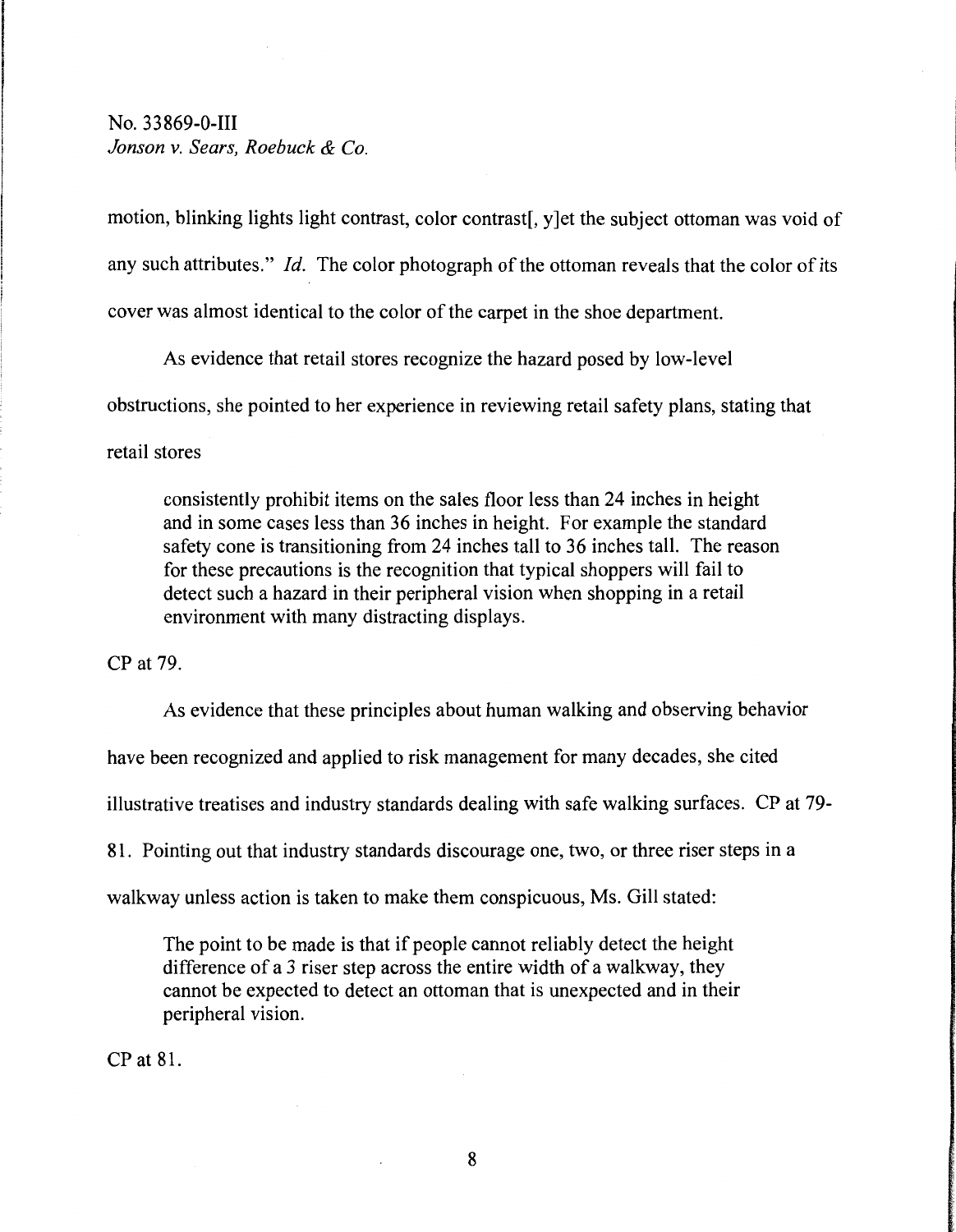Finally, Ms. Gill explained how Sears' acts or omissions failed the Fundamental Principle of Safety, a three-tier process used by the safety and human factors profession to address known hazards. Under the first tier, or best alternative—"Safety by Design"— Sears should have "ensur[ed] the ottoman was placed correctly in an expected location when not in use, thereby eliminating the hazard by preventing the ottoman from being left in a narrow aisle." CP at 82. According to Ms. Gill,

[T]he presence of the unexpected ottoman in the shoe department aisle violated a typical shoppers' mental model or "schema" about the world. That is, our expectation would be that while we see seats for sitting and trying on shoes, they are typically in the open area between displays or at the endcaps of shoe display aisles. It is atypical and therefore unexpected to find an ottoman in the center of an aisle between racks of shoes for sale.

CP at 81.

Ms. Jonson's deposition testimony was in accord. She testified that it was common to have ottomans in shoe departments in her experience, but "[t]hey aren't placed where this one was." CP at 40. And when asked if shoe stores even have ottomans on rollers that can be moved around by customers, she answered, "Really? I've never seen those." *Id.* 

According to Ms. Gill, the required safety precautions recognized by the safety and human factors profession include proper training and enforcement of an effective safety plan. She expressed the opinion that "at the very least," Sears should have "provid[ed] a warning such as a bright safety yellow covering on the ottoman." CP at 82.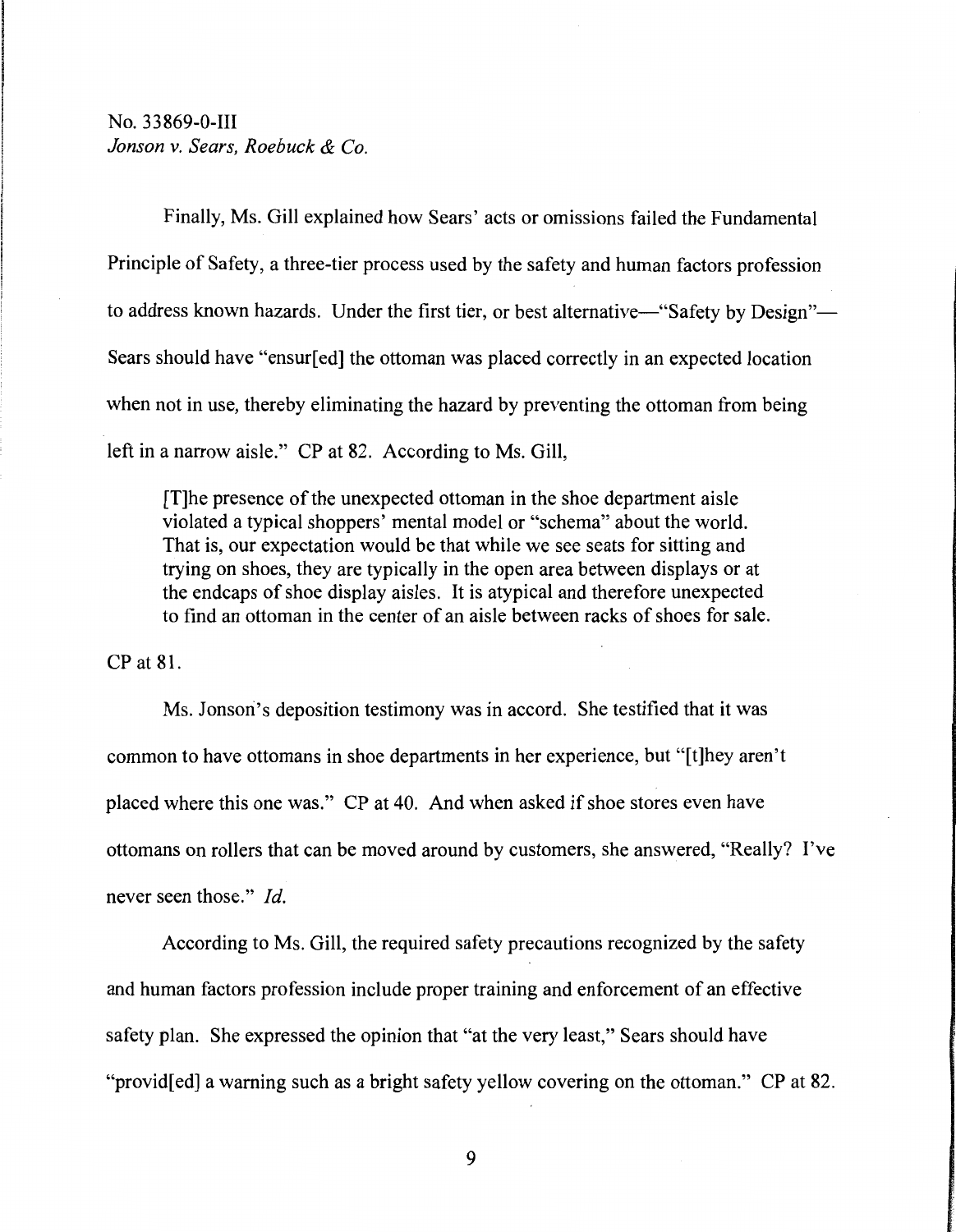Finally, Ms. Gill observed that Sears recognized the importance to the safety of continual inspection as evidenced by its policy imposing responsibility on employees to inspect store premises "prior to opening and during public hours" and "on an on-going basis." CP at 63. Yet in her view, Sears' failure to impose an inspection schedule and recording requirement undercut the policy's effectiveness:

While regular inspections are an important component of an effective safety program, they should be required on a regular basis, and such inspections should be recorded; without such implementation procedures it is impossible to ensure that such inspections are taking place as required, which is important for self-evaluation.

CP at 82.

In replying, Sears did not offer any conflicting expert opinion but continued to insist there were undisputed bases on which Ms. Jonson's claim could be summarily dismissed. It did submit a declaration of the individual who became the asset and profit protection manager at Sears' Kennewick store two years after Ms. Jonson's fall; he authenticated a photograph of the shoe department and fixtures at the store and testified that a review of claims files "shows that from at least 2005 on, there has never been a claim of injury in the shoe department of the Sears Kennewick store." CP at 103.

The trial court granted Sears' motion and dismissed Ms. Jonson's complaint. She appeals.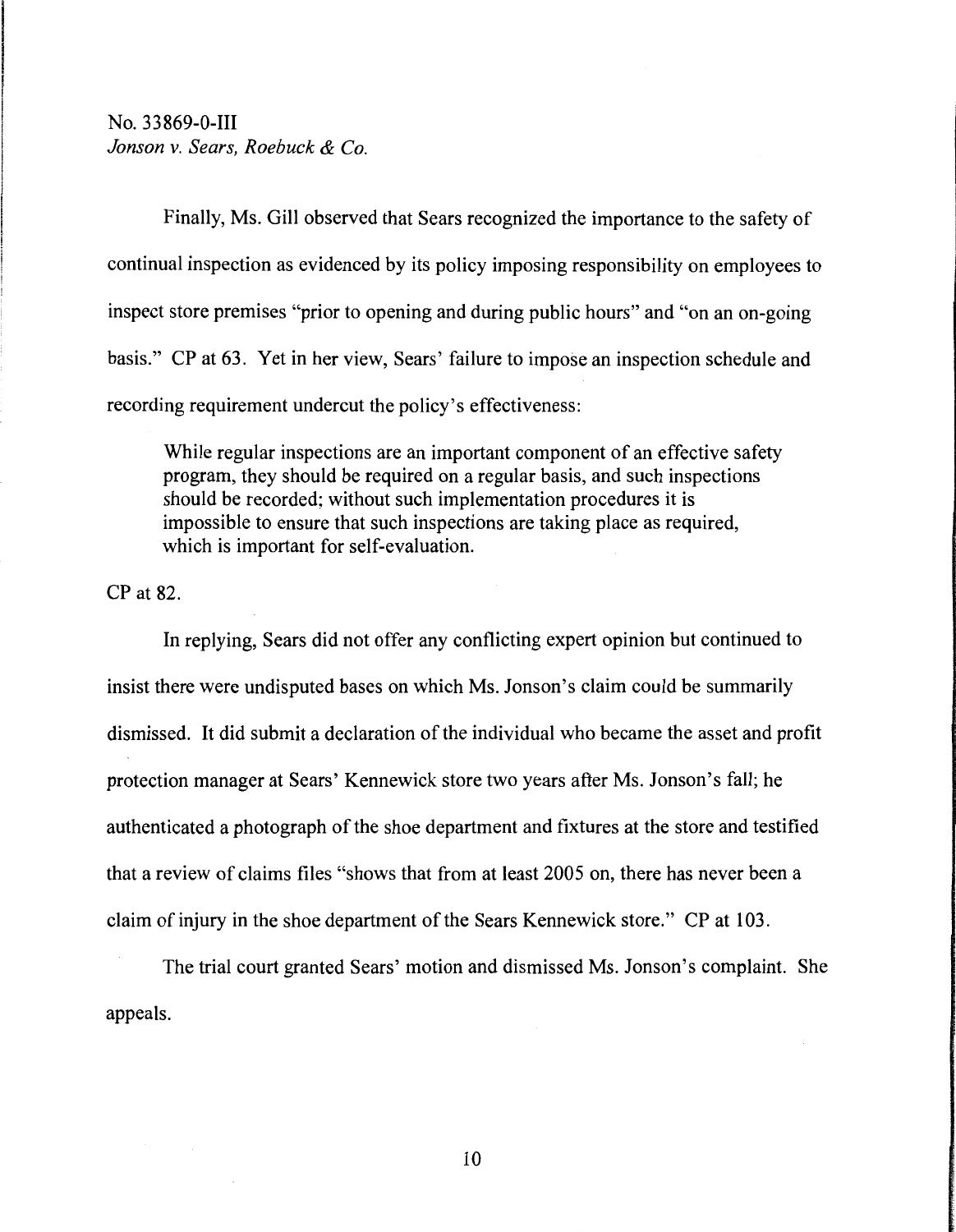#### ANALYSIS

When reviewing a grant of summary judgment, we engage in the same inquiry as the trial court. *Marincovich v. Tarabochia,* 114 Wn.2d 271, 274, 787 P.2d 562 (1990). Summary judgment is appropriate if "there is no genuine issue as to any material fact and ... the moving party is entitled to a judgment as a matter of law." CR 56(c). "The court must consider the facts in the light most favorable to the nonmoving party, and the motion should be granted only if, from all the evidence, reasonable persons could reach but one conclusion." *Marincovich,* 114 Wn.2d at 274.

"Negligence is generally a question of fact for the jury, and should be decided as a matter of law only 'in the clearest of cases and when reasonable minds could not have differed in their interpretation' of the facts." *Bodin v. City of Stanwood,* 130 Wn.2d 726, 741, 927 P.2d 240 (1996) (quoting *Young v. Caravan Corp.,* 99 Wn.2d 655, 661, 663 P.2d 834, 672 P.2d 1267 (1983)).

In order to maintain a general claim in negligence, a plaintiff must establish a duty owed by the defendant to the plaintiff, a breach of that duty, and an injury that was proximately caused by the breach. *Crowe v. Gaston*, 134 Wn.2d 509, 514, 951 P.2d 1118 (1998). Injury and causation are not at issue on appeal. All that is at issue is whether the fact that the ottoman was placed or allowed to be placed in the aisle where Ms. Jonson fell breached a duty owed to Ms. Jonson.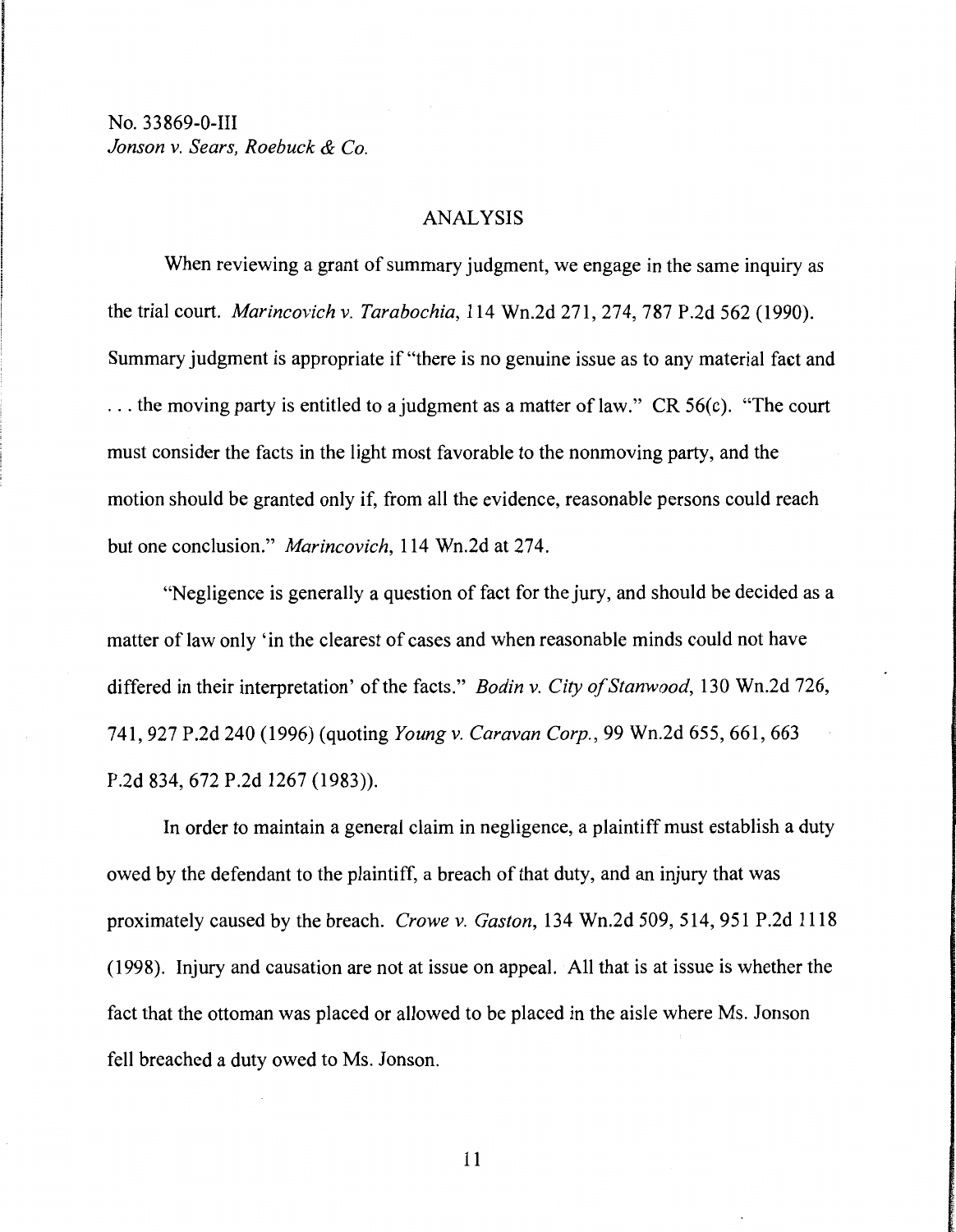At common law, a business proprietor owes a duty to invitees to make the premises reasonably safe. *Holm v. Inv. & Secs. Co.,* 195 Wash. 52, 59, 79 P.2d 708 (1938). In Washington, a proprietor breaches the duty and is liable for the harm caused by a physical condition on the premises where the proprietor,

(a) knows or by the exercise of reasonable care would discover the condition, and should realize that it involves an unreasonable risk of harm to such invitees, and

(b) should expect that they will not discovery or realize the danger, or will fail to protect themselves against it, and

( **C) fails to exercise reasonable care to protect them against the**  danger.

*Iwai v. State,* 129 Wn.2d 84, 93-94, 915 P.2d 1089 (1996) (quoting RESTATEMENT (SECOND) OF TORTS§ 343 (AM. LAW INST. 1965)).

Sears defends the trial court's summary judgment dismissal of Ms. Jonson's claim "because (1) the ottoman did not constitute a dangerous condition; (2) Sears had no actual or constructive knowledge of any dangerous condition; and (3) even if a dangerous condition did exist, such condition was open and obvious." Br. of Resp't at 5. It argues that on all these scores, as to which Ms. Jonson bears the burden of production, she "has not demonstrated any evidence supporting otherwise." *Id.* We address these suggested bases for affirming summary judgment in the order stated.

### *Knowledge of a Dangerous Condition*

In contrast to what a licensee may expect, an invitee "is ... entitled to expect that the possessor [ of land] will exercise reasonable care to make the land safe for his [or her] entry". RESTATEMENT (SECOND) OF TORTS§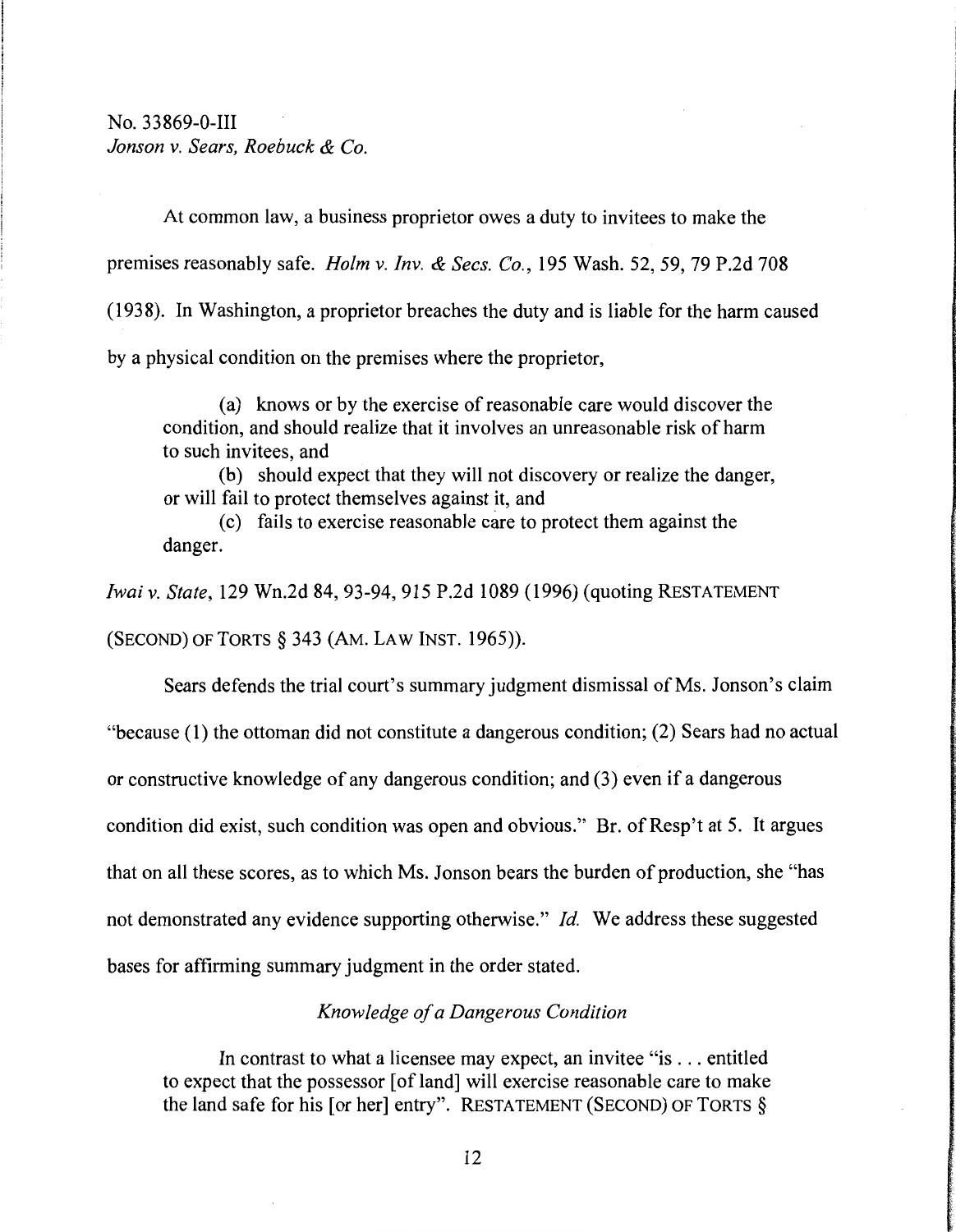343, cmt. b. Reasonable care requires the landowner to inspect for dangerous conditions, "followed by such repair, safeguards, or warning as may be reasonably necessary for [the invitee's] protection under the circumstances." RESTATEMENT(SECOND)OFTORTS § 343, cmt. b.

*Tincani v. Inland Empire Zoological Soc y,* 124 Wn.2d 121, 138-39, 875 P.2d 621 (1994) (most alterations in original).

Ms. Jonson was entitled to expect that Sears employees had exercised reasonable care to provide safe aisleways. Even if we were to conclude that Ms. Jonson's lay testimony failed to raise a jury issue as to whether an 18" high ottoman blocking the aisle of the Sears store would be recognized as a dangerous condition, Ms. Gill's declaration and report serve as an expert opinion on that score. Sears responds by offering three arguments why Ms. Gill's declaration is inadmissible. None is persuasive.

Citing *Holmes v. Wallace,* 84 Wn. App. 156, 165, 926 P.3d 339 (1996), Sears argues that Ms. Gill's opinion is inadmissible because she did not conduct "field work," which it defines as witness interviews, site visits, physical inspections, accident recreation, experiments, or tests. Br. of Resp't at 8. *Holmes* does not read any "field work" requirement into ER 702. Rather, it holds that if test- or experiment-like evidence is offered, it must be sufficiently relevant and reliable. *Holmes* involved an early morning auto-pedestrian accident, in which a point in contention was whether the defendant driver should have been using his high beam headlights. The defense wished to offer testimony from its experts that when they visited the location of the accident, they did not observe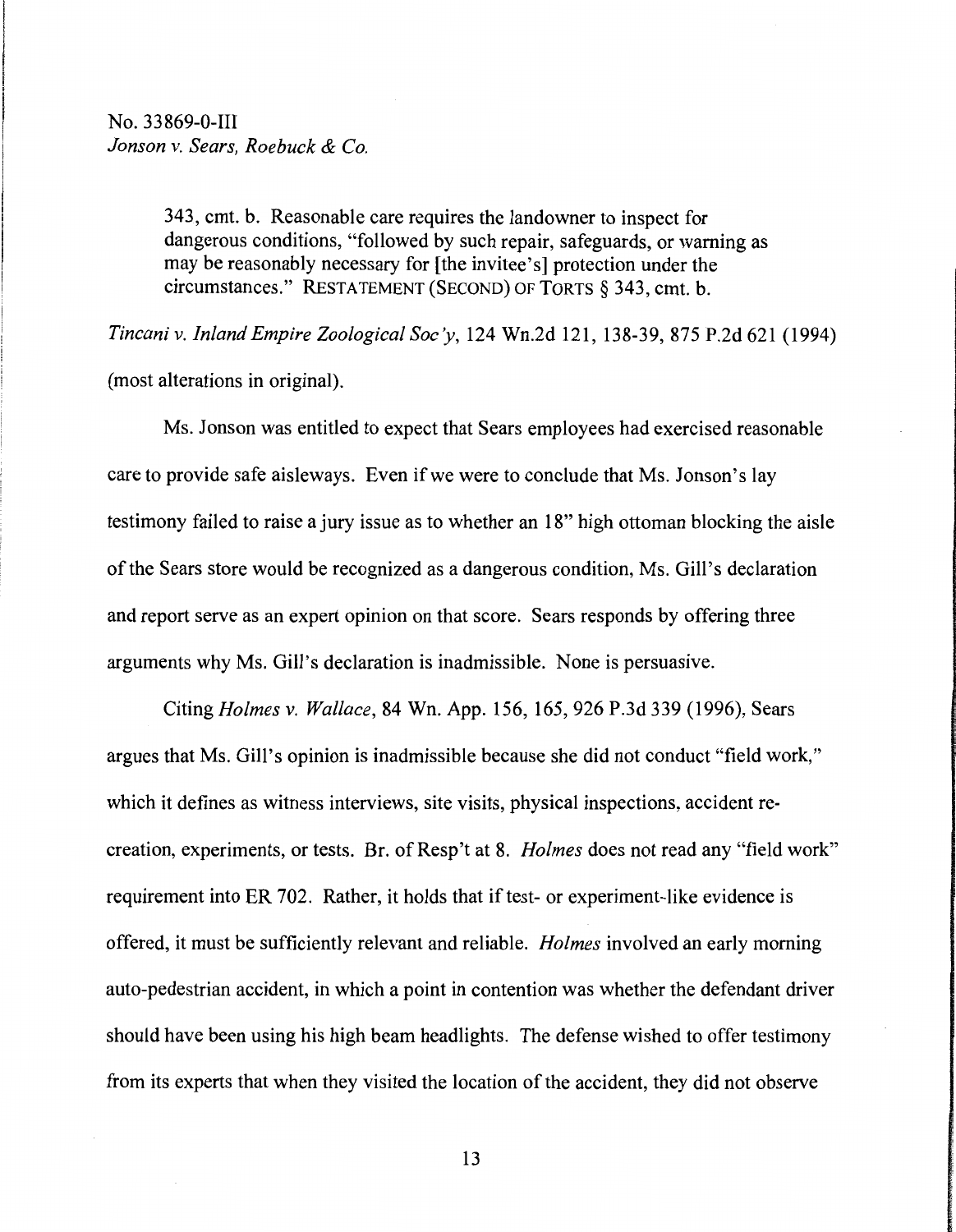drivers using high beam lights. The trial court excluded the evidence because their observations "did not occur at the same time of day or under the same conditions as the actual accident" and they were "unable to support this evidence with specific data." *Id.* at 165.

Sears does not show the information reviewed by Ms. Gill was insufficient to support her conclusion as to negligence. There is no "field work" requirement that her review and report fails to meet.

Sears next argues that Ms. Gill's opinions would not be helpful to a jury because the dangerousness of the ottoman is not beyond the average layperson's common knowledge. If so, then the case presents a jury question of negligence based on Ms. Jonson's lay opinion that Sears was negligent in placing an 18" high ottoman where it would block the center of an aisle. While laypersons might disagree, hers is not an unreasonable lay opinion. More importantly, Ms. Gill's report *does* provide specialized information that could assist jurors in determining whether Sears breached a duty. It qualifies as an admissible expert opinion under ER 702.

Finally, Sears argues that Ms. Gill's report cites industry standards that apply to walkways, not ottomans, and that the standards therefore have no relevance. We disagree. Relevant evidence is "evidence having any tendency to make the existence of any fact that is of consequence to the determination of the action more probable or less probable than it would be without the evidence." ER 401. "The threshold to admit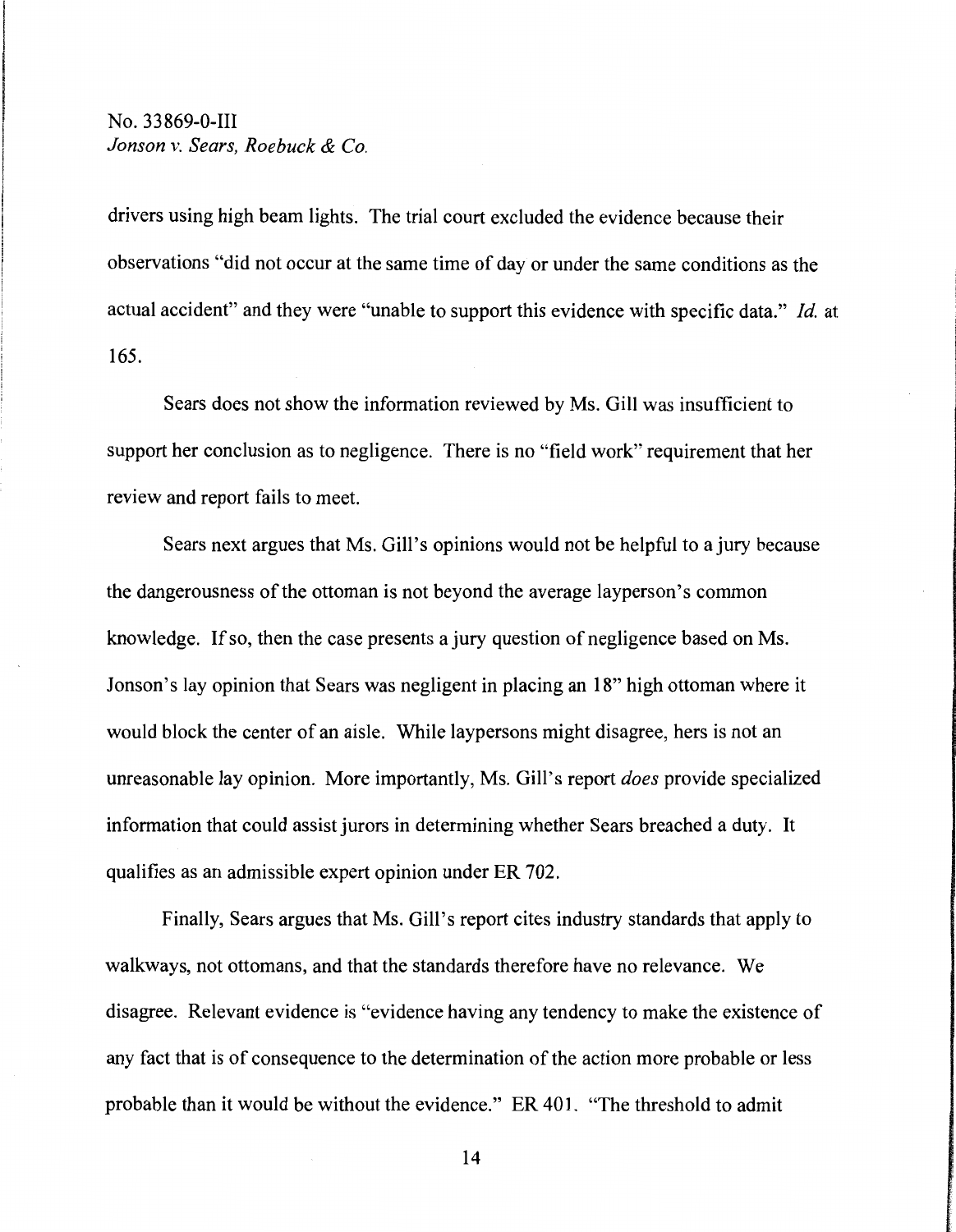relevant evidence is very low[; e]ven minimally relevant evidence is admissible." *State v. Darden*, 145 Wn.2d 612, 621, 41 P.3d 1189 (2002). Industry standards that address analogous safety issues arising from the same human behavior satisfy the low relevance threshold. The fact that the standards do not have direct application to ottomans goes to the weight of the evidence, not its admissibility.

We also note that even if Ms. Gill's discussion of the industry standards was excluded, her report would still contain enough observations about human behavior, risk management, and retail and commercial safety practices to create a jury question as to negligence.

#### *Actual or Constructive Knowledge*

Sears next argues that Ms. Jonson fails to demonstrate that it had knowledge of the condition. A plaintiff can ordinarily establish knowledge of the condition at issue by showing either that the condition was caused by the proprietor or that the proprietor had actual or constructive knowledge of it. *Pimentel v. Roundup Co.,* 100 Wn.2d 39, 49,666 P.2d 888 (1983). Sears contends it lacked knowledge, but its argument confuses knowledge of the condition with a distinct legal issue: it argues that it could not have known the ottoman might be *dangerous.* This argument does not pertain to whether Sears had notice of the condition, but rather to whether Sears should realize the condition involved an unreasonable risk of harm.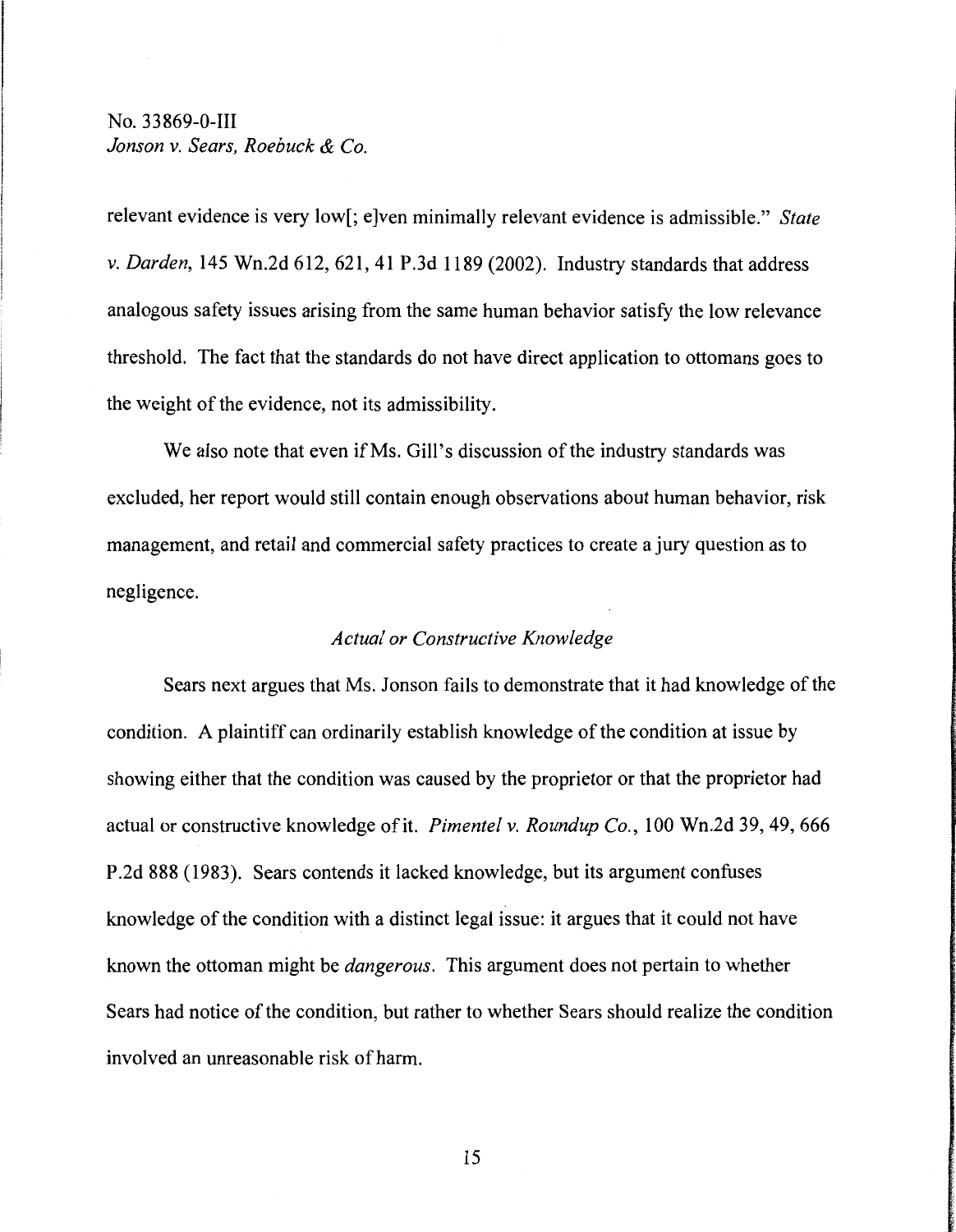Sears offered evidence that its claims files for the Kennewick store only go back to 2005 and review of the claims shows that "from at least 2005 on, there has never been a claim of injury in the shoe department of the Sears Kennewick store." CP at 100, 103. Sears, a national retailer, cannot disclaim notice that low-lying items blocking aisles of a retail store present a hazard by relying on 10 years' history in the shoe department of a single store. We note that an annotation on personal injury claims such as this one includes eight reported decisions involving customers injured in Sears stores. Linda A. Sharp, Annotation, *Liability for Injury to Customer from Object Projecting into Aisle or Passageway in Store,* 40 A.L.R.5TH 135 (1996). In addition to those cases, see *Suriano v. Sears, Roebuck & Co.,* 117 Wn. App. 819, 72 P.3d 1097 (2003) (affirming the outcome of a Spokane jury trial on plaintiffs claim to have tripped over the base of a seven foot, four inch tall sign located in a nine-foot wide aisle). *Cf Petey v. Larson,* 28 Wn.2d 790, 796, 183 P.2d 1020 (1947) (finding no contributory negligence as a matter of law where jury could find that boxes stacked next to a retail service counter over which plaintiff tripped had projected out into an aisle; "If this be so, the plaintiffs were entitled to go to the jury").

Here, there is no dispute that Sears knew the ottoman existed and where it was placed. Sears even states in its brief that the ottoman was "appropriately positioned,"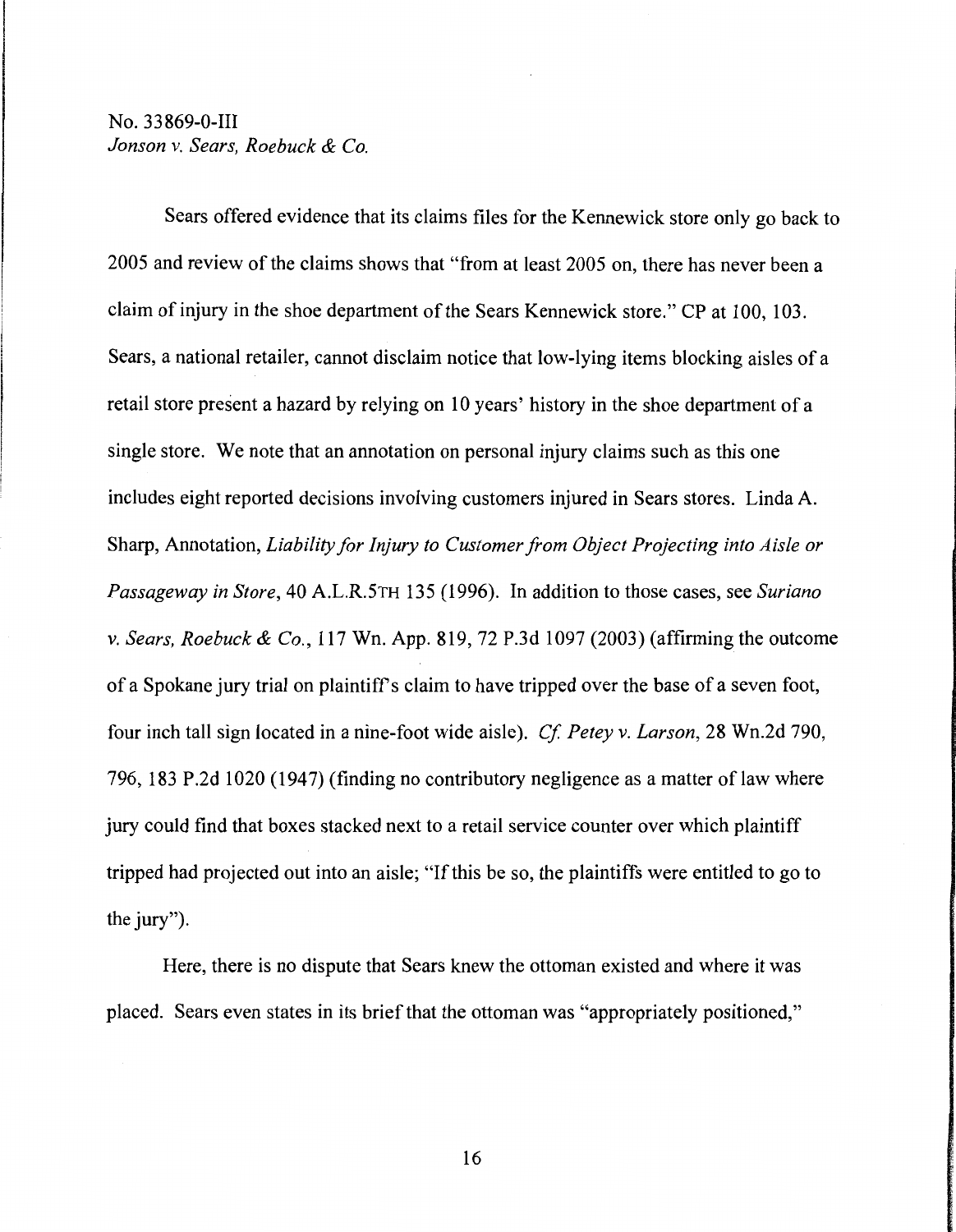strongly implying that the ottoman was placed there by an employee. Br. of Resp't at  $1<sup>4</sup>$ Clearly, Sears had knowledge of the condition.

#### *Open and Obvious Danger*

Finally, Sears argues that if the ottoman was dangerous, it was open and obvious.

A proprietor will not be liable for the harm caused by an open and obvious hazardous

condition, unless the proprietor should anticipate that the condition may harm invitees

despite their knowing of it. *Kam/av. Space Needle Corp.,* 147 Wn.2d 114, 126, 52 P.3d

472 (2002). Ms. Gill states the issue from the perspective of a safety specialist:

While it may have been "physically possible" for Ms. Jonson to detect the ottoman where she tripped and fell, the only relevant question in safety is whether a person could reasonably and foreseeably fail to detect the

<sup>4</sup> Sears' arguments that an ottoman is not a dangerous condition and that this ottoman was obvious also suggest it intended for the ottoman to be in the aisle:

An ottoman ... is exactly the type of thing one would expect to find in a shoe department in any store . . . . A place to sit and try on shoes is a necessary function of a shoe department. It could not offer the service it intends to provide without such accommodations. A chair, an ottoman or a bench are all completely ordinary furnishings that one would expect to encounter at a department store....

<sup>. . . .</sup> The ottoman was in plain view in an area where the average, reasonable person would expect to find a seat or fixture of some kind. Not only is that type of fixture open and obvious in a department store, it is completely ordinary.

CP at 8-9. If Sears intended for the ottoman to be in the seating area of the shoe department but moveable by customers wishing to try on shoes in an aisle, then the selfservice exception to the notice requirement, briefed by both parties, would appear to apply. In that event, Ms. Jonson need only show that given the self-service nature of the shoe department, the existence of unsafe conditions was reasonably foreseeable. *Pimentel,* 100 Wn.2d at 49.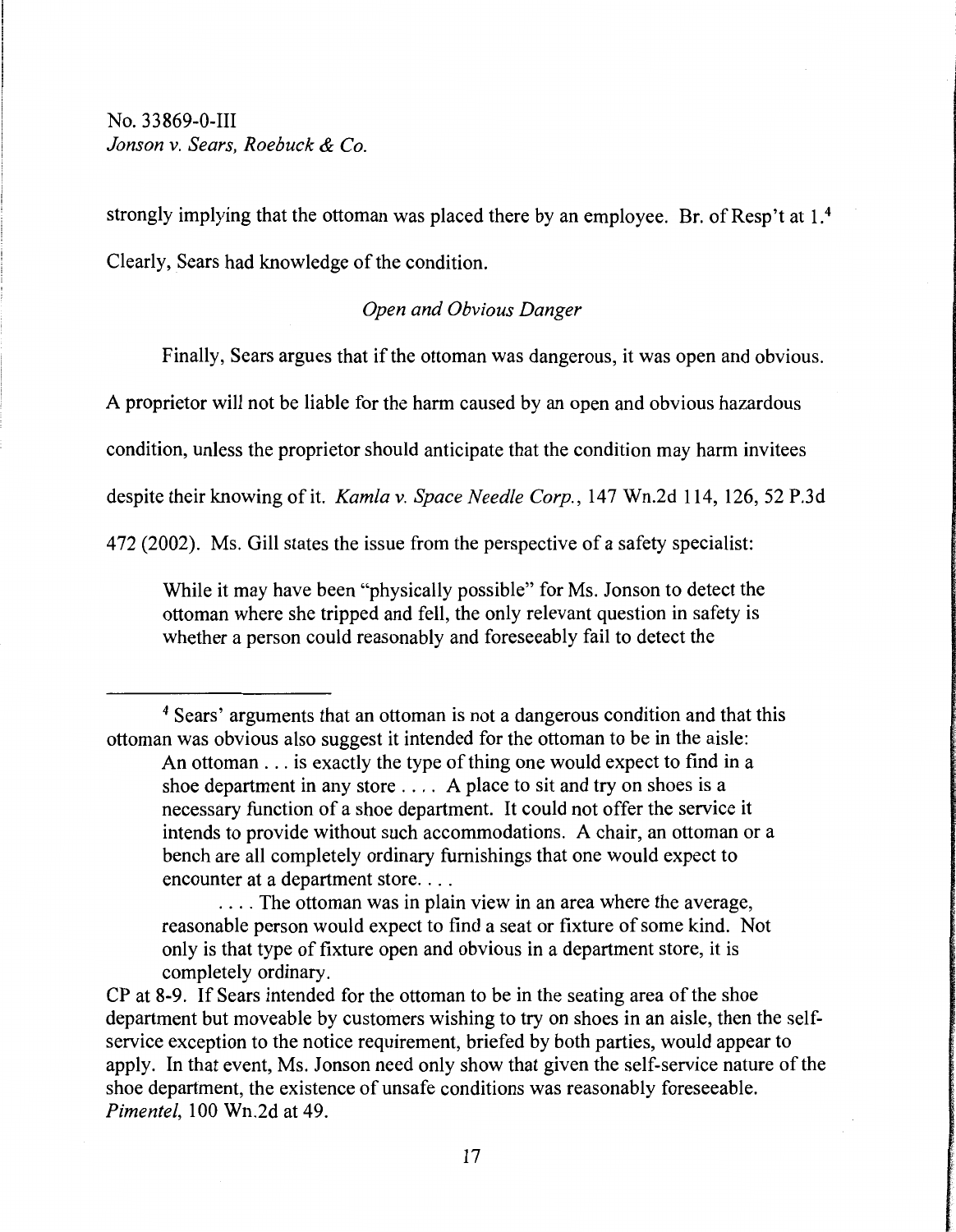> unexpected ottoman, and not whether the ottoman was physically visible if a person was looking for such an unexpected hazard.

CP at 78.

Section 343A of the *Restatement* provides several illustrations of when a possessor

of land can and should anticipate that a dangerous condition will cause physical harm to

an invitee notwithstanding its known or obvious nature. Three involve retail store

operations:

2. The A Department Store has a weighing scale protruding into one of its aisles, which is visible and quite obvious to anyone who looks. Behind and about the scale it displays goods to attract customers. B, a customer, passing through the aisle, is intent on looking at the displayed goods. B does not discover the scale, stumbles over it, and is injured. A is subject to liability to B.

3. The A Drug Store has a soda fountain on a platform raised six inches above the floor. The condition is visible and quite obvious. B, a customer, discovers the condition when she ascends the platform and sits down on a stool to buy some ice cream. When she has finished, she forgets the condition, misses her step, falls, and is injured. If it is found that this could reasonably be anticipated by A, A is subject to liability to B.

4. Through the negligence of A Grocery Store a fallen rainspout is permitted to lie across a footpath alongside the store, which is used by customers as an exit. B, a customer, leaves the store with her arms full of bundles which obstruct her vision, and does not see the spout. She trips over it, and is injured. If it is found that A should reasonably have anticipated this, A is subject to liability to B.

RESTATEMENT § 343A cmt. f.

Given the many reported decisions that impose liability for injuries caused to

customers tripping over low-lying hazards in the aisles of retail stores, the *Restatement*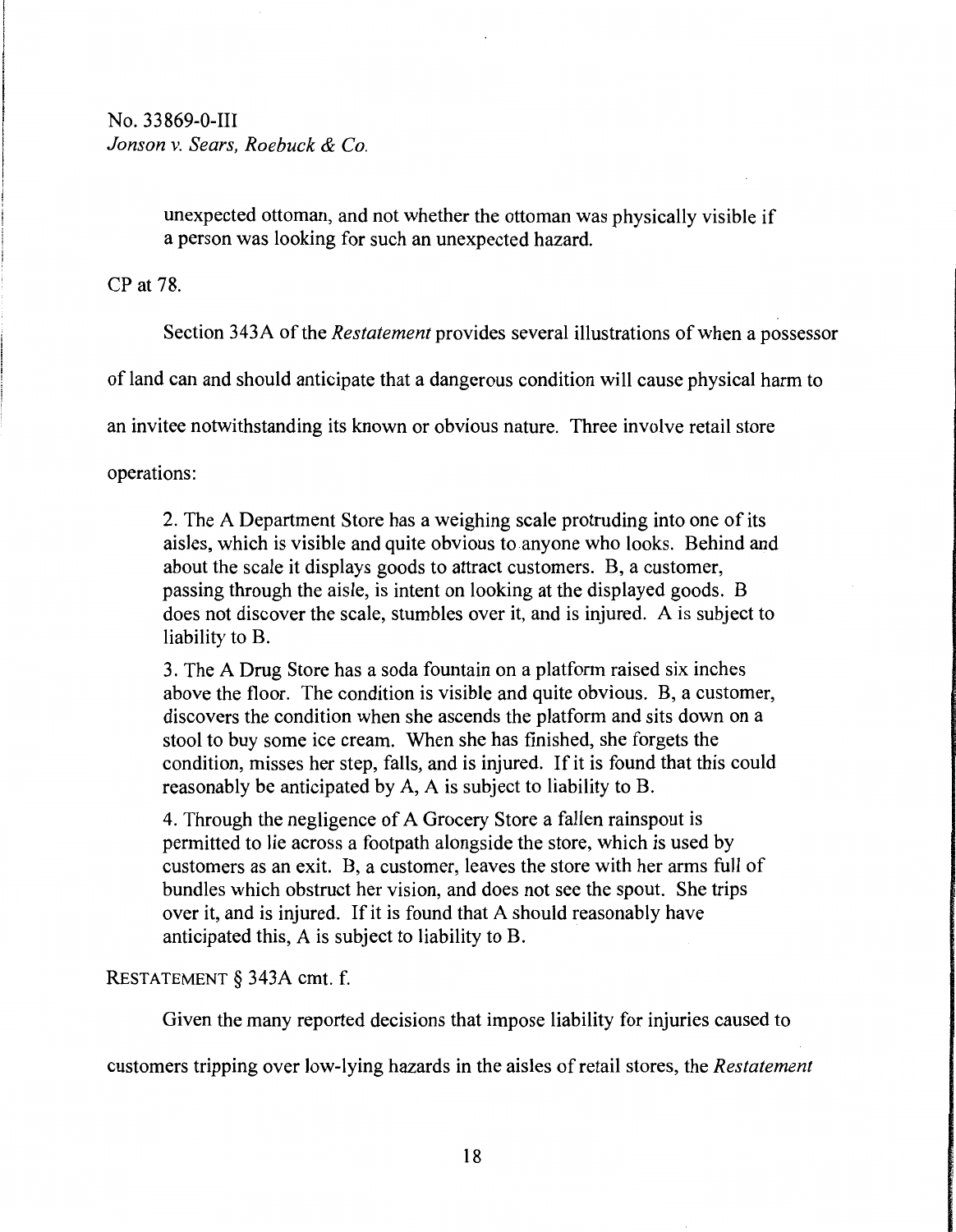examples, and the information and opinions offered by Ms. Gill, a jury question exists as to whether Sears should have anticipated that an ottoman blocking a store aisle could cause physical harm to a customer notwithstanding its obvious nature.

We reverse the order dismissing Ms. Jonson's claims and remand for further proceedings.

A majority of the panel has determined this opinion will not be printed in the Washington Appellate Reports, but it will be filed for public record pursuant to RCW 2.06.040.

Siddoway, J.

I CONCUR:

*Jeanny*, J.

Fearing, C.J.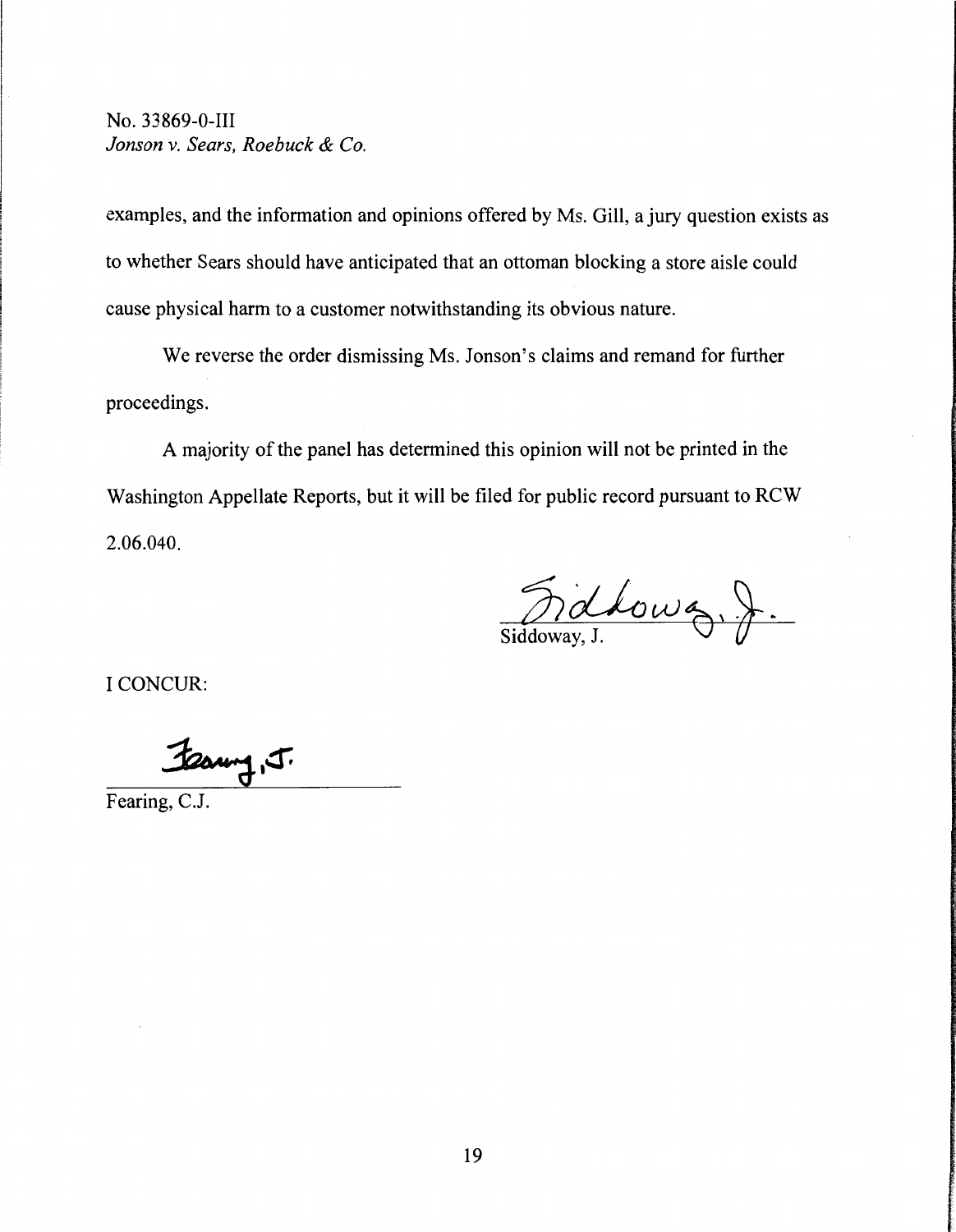#### 33869-0-111

KORSMO, J. (dissenting)  $-$  As Ms. Jonson's doctor nicely summed up this case: "She wasn't watching where she was going." Clerk's Papers (CP) at 45. Ms. Jonson agreed with that sentiment: "I did not look downward into that aisle. . . . I had only taken a few steps into this aisle, my eyes still focused on my final destination, when I saw out of the left peripheral a swift glance at something blocking the aisle." CP at 25. Ms. Jonson even produced an expert who explained why she did not look where she was walking—her attention was drawn to a hanging banner that advertised the shoes she was seeking. After having conclusively established why she tripped over a visible object in her path, Ms. Jonson mysteriously faults Sears for the tumble.

Although establishing how she was distracted, her explanation does not indicate why the offending ottoman thereby was rendered invisible or unknowable. It does not appear the ottoman was colored such that it blended in with the floor or the cupboard it stood against. The ottoman was in the department where it belonged—the shoe department. Ms. Jonson, a veteran shopper, had experience with that particular Sears shoe department. She did not claim to be surprised by the presence of an ottoman in the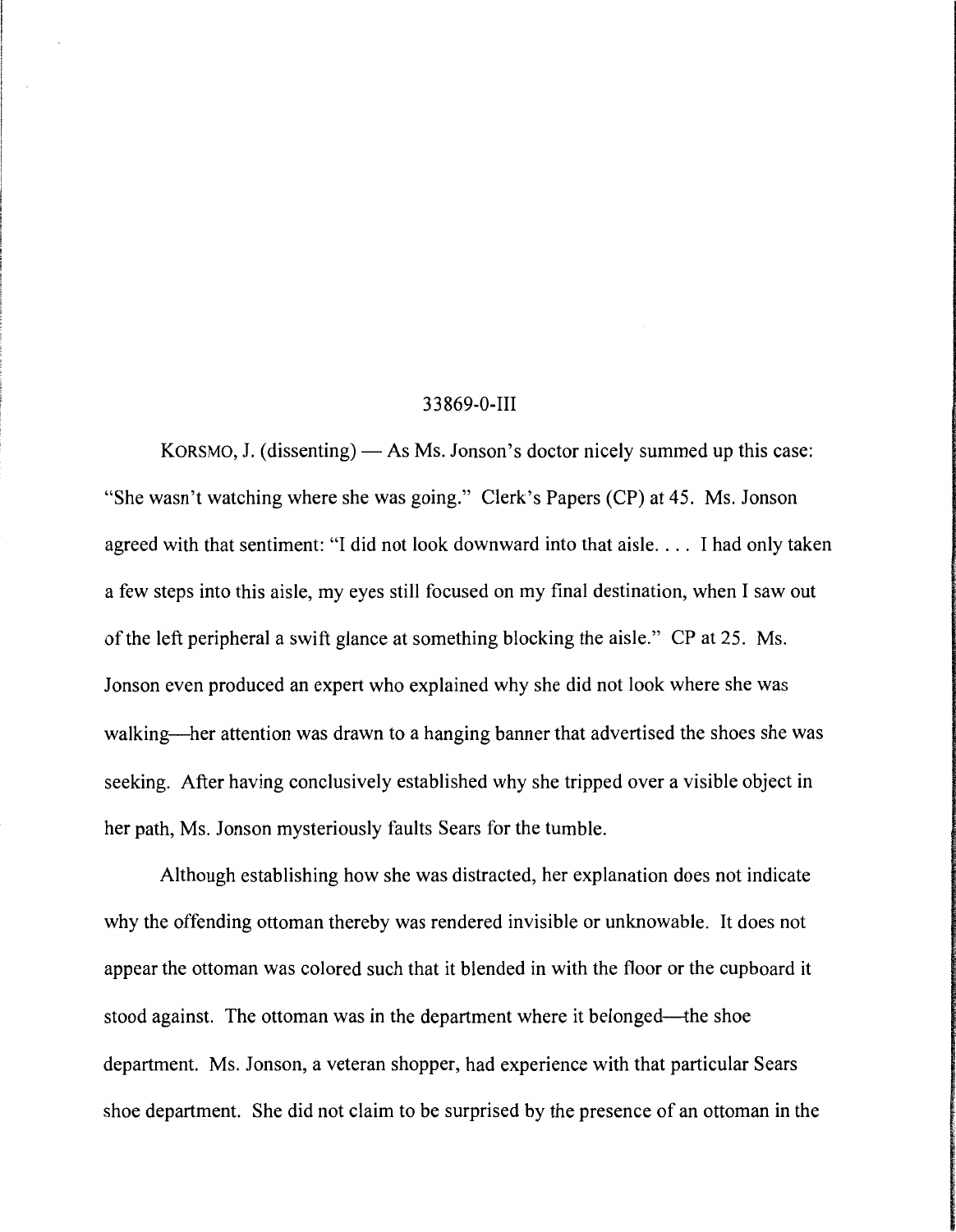# No. 33869-0-III *Jonson* v. *Sears, Roebuck & Co. {dissent)*

shoe department, an argument she might have been able to make if the fall had occurred in housewares or another department where customers do not need to sit in order to try on merchandise. Indeed, while she could remember a time when ottomans were not prevalent, she believed that "most stores" now had them. CP at 40. She also never suggested that in her experience it would be unusual for any merchandise or fixture to intrude on the aisles, or even that aisles existed solely for traversing the store.

In an earlier Sears trip and fall case, we characterized as "persuasive"<sup>1</sup> the decision in *Cudney* v. *Sears, Roebuck & Co.,* 84 F. Supp. 2d 856 (E.D. Mich. 2000), *ajf'd,* 21 F. App'x. 424 (6th Cir. 2001) (unpublished). There a customer, also claiming to be distracted by displays, tripped over the base of a clothing rack that extended into the aisle. *Id.* at 857. Rejecting the distraction<sup>2</sup> argument, the trial court noted that it was

**International Constitution Constitution** 

<sup>1</sup>*Suriano* v. *Sears, Roebuck & Co.,* 117 Wn. App. 819, 828, 72 P.3d 1097 (2003).

<sup>2</sup> In a further rejection of the distraction argument, the *Cudney* court noted that "a department store is not a sterile environment that provides public invitees a place to be free from visual stimuli; quite to the contrary, proprietors put items on display for the express purpose of drawing customers to them in the hope that the items will be purchased. Members of the public come to department stores precisely because things are on display, wanting to see the actual wares they may purchase. That, of course, is why Ms. Cudney was in the store. Clothing racks and the clothes upon them are part and parcel of that process. The rites of consumerism in no way obviate a consumer's obligation to watch where she is going. Even if Ms. Cudney had been distracted constantly by the clothing on display, her distraction would not have altered Sears' legal duty to her." 44 F. Supp. 2d at 860.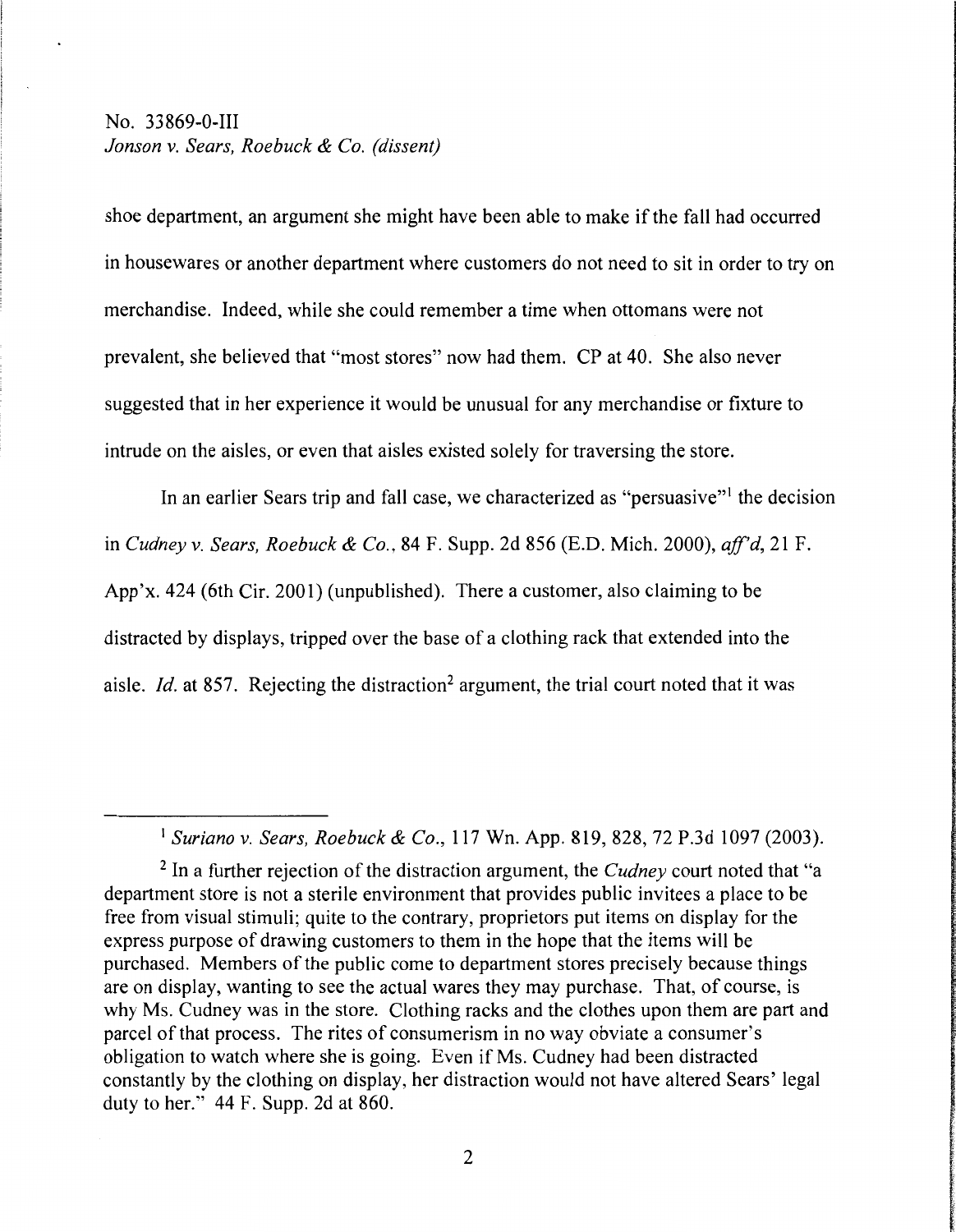"clear from her testimony that she could have avoided coming into contact with the rack simply by watching where she was walking." *Id.* at 860. The condition was "open and obvious" as well as "completely ordinary." *Id.* at 861. Summary judgment was granted in favor of the store. *Id.* at 862.

Similarly here, the ottoman was "open and obvious" in the aisle. Indeed, Ms. Jonson did see it, albeit too late to respond. It also is "completely ordinary" to see an ottoman in a shoe department; even Ms. Jonson concurred in that assessment. Like the clothing rack in the aisle in *Cudney,* the ottoman in the shoe aisle in the Kennewick Sears was open and obvious. It could be seen by anyone looking to see it. The trouble here is that Ms. Jonson was not looking. Instead, she was transfixed on a sign a few aisles over and watched it instead of where she was going.

She had an obligation to see what was open and obvious.<sup>3</sup> She did not. Her distraction with Sears' marketing efforts does not change the nature of the ottoman's open and obvious presence in the shoe department, a place where one typically finds them. The majority opinion, unfortunately, focuses on an irrelevancy. The explanation

<sup>&</sup>lt;sup>3</sup> In her trial court briefing, she described the opposing argument: "It is over simplistic for the Court to grant summary judgment simply because Ms. Jonson was not watching where she was walking." CP at 49. Like the trial judges here and in *Cudney,* I disagree. Her statement is not an answer to the argument that the condition was open and obvious. It simply is an attempt to shift the focus of the debate.